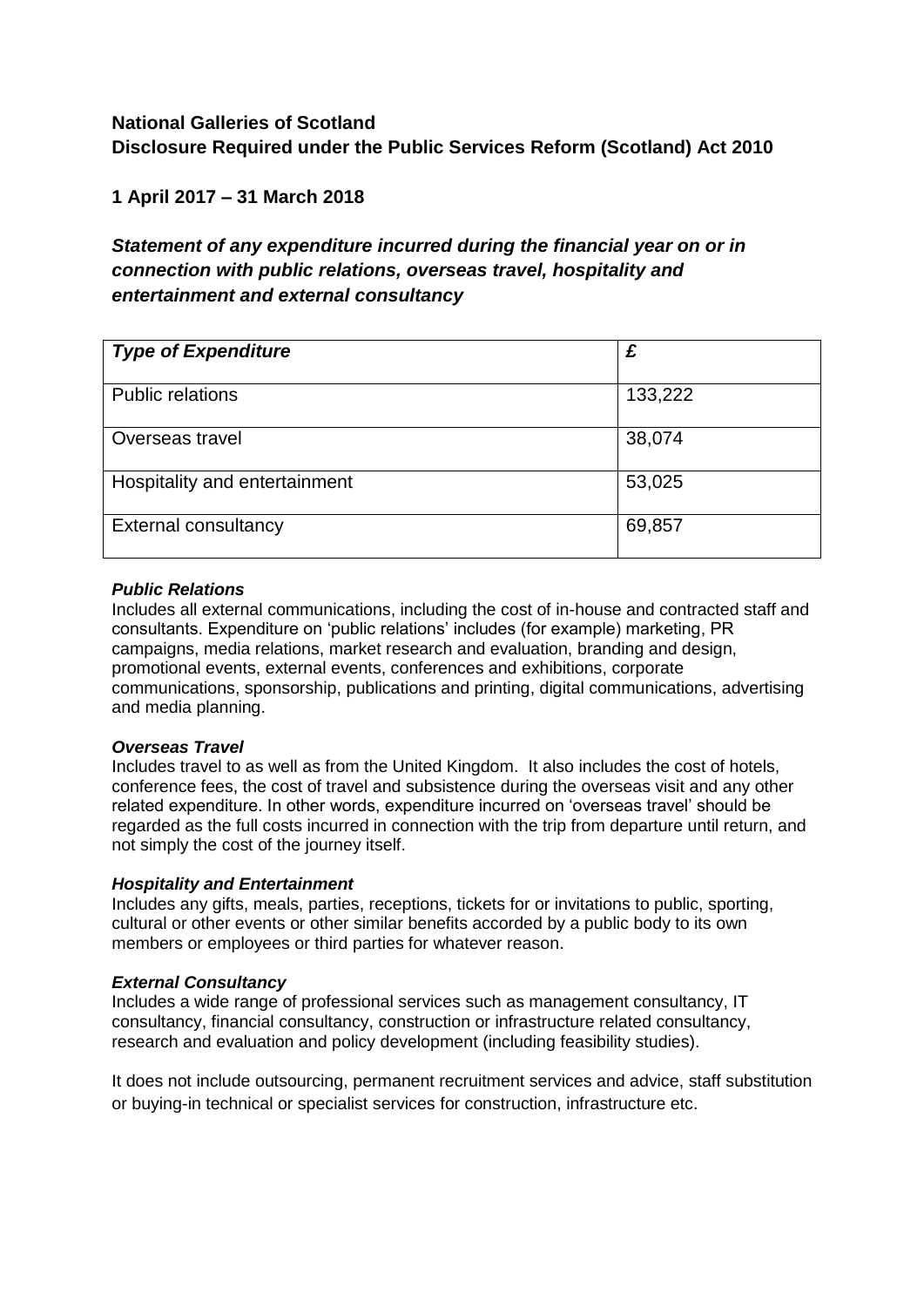# *Payments made during the financial year which have a value in excess of £25,000*

| <b>Vendor Name</b>                   | <b>Payment Date</b> | <b>Amount</b> | <b>Description</b>            |
|--------------------------------------|---------------------|---------------|-------------------------------|
| <b>Clark Contracts Ltd</b>           | 12/04/2017          | 49,467.60     | <b>Construction Costs</b>     |
| <b>ABM Services Scotland Ltd</b>     | 12/04/2017          | 25,543.31     | <b>Facilities Management</b>  |
| Servest Arthur Mckay & Co Ltd        | 12/04/2017          | 35,283.94     | <b>Facilities Management</b>  |
| <b>Tate Gallery</b>                  | 12/04/2017          | 58,868.40     | <b>Exhibition costs</b>       |
| City Of Edinburgh Council            | 26/04/2017          | 253,646.68    | <b>Business Rates</b>         |
| <b>ADT Fire And Security</b>         | 10/05/2017          | 51,350.40     | <b>Building Maintenance</b>   |
| <b>Boston Networks Ltd</b>           | 10/05/2017          | 61,114.49     | <b>Building Maintenance</b>   |
| Servest Arthur Mckay & Co Ltd        | 10/05/2017          | 35,668.11     | <b>Facilities Management</b>  |
| <b>East Coast Controls Ltd</b>       | 24/05/2017          | 86,160.00     | <b>Building Maintenance</b>   |
| SJS Property Services Ltd            | 24/05/2017          | 35,316.00     | <b>Construction Costs</b>     |
| <b>ADT Fire And Security</b>         | 14/06/2017          | 56,744.87     | <b>Building Maintenance</b>   |
| Signal                               | 14/06/2017          | 30,500.10     | <b>Digital Media Services</b> |
| Constantine Ltd                      | 14/06/2017          | 49,119.00     | <b>Exhibition costs</b>       |
| Servest Arthur Mckay & Co Ltd        | 14/06/2017          | 41,947.97     | <b>Facilities Management</b>  |
| <b>ABM Services Scotland Ltd</b>     | 27/06/2017          | 47,555.09     | <b>Facilities Management</b>  |
| SJS Property Services Ltd            | 28/06/2017          | 215,028.00    | <b>Construction Costs</b>     |
| <b>Clark Contracts Ltd</b>           | 03/07/2017          | 27,086.40     | <b>Construction Costs</b>     |
| John McAslan & Partners Ltd          | 12/07/2017          | 64,800.00     | <b>Architects Fees</b>        |
| LYON & TURNBULL LTD                  | 12/07/2017          | 67,600.00     | Auction and valuations        |
| Servest Arthur Mckay & Co Ltd        | 26/07/2017          | 36,321.73     | <b>Facilities Management</b>  |
| <b>ADT Fire And Security</b>         | 14/08/2017          | 25,495.21     | <b>Building Maintenance</b>   |
| Bruynzeel Storage Systems Ltd        | 14/08/2017          | 49,116.00     | <b>Construction Costs</b>     |
| John McAslan & Partners Ltd          | 14/08/2017          | 64,800.00     | <b>Architects Fees</b>        |
| <b>Momart Ltd</b>                    | 14/08/2017          | 42,740.52     | <b>Exhibition costs</b>       |
| Servest Arthur Mckay & Co Ltd        | 14/08/2017          | 41,633.45     | <b>Facilities Management</b>  |
| SJS Property Services Ltd            | 14/08/2017          | 198,246.00    | <b>Construction Costs</b>     |
| <b>Gareth Hoskins Architects Ltd</b> | 28/08/2017          | 84,115.46     | <b>Architects Fees</b>        |
| <b>Interserve Construction Ltd</b>   | 28/08/2017          | 33,360.00     | <b>Construction Costs</b>     |
| <b>ABM Services Scotland Ltd</b>     | 13/09/2017          | 49,833.06     | <b>Facilities Management</b>  |
| SJS Property Services Ltd            | 13/09/2017          | 28,341.60     | <b>Construction Costs</b>     |
| <b>AKA Promotions Ltd</b>            | 26/09/2017          | 26,990.81     | Marketing                     |
| Signal                               | 26/09/2017          | 50,722.80     | <b>Digital Media Services</b> |
| Gareth Hoskins Architects Ltd        | 26/09/2017          | 42,057.73     | <b>Architects Fees</b>        |
| John McAslan & Partners Ltd          | 26/09/2017          | 45,391.20     | <b>Architects Fees</b>        |
| Servest Arthur Mckay & Co Ltd        | 26/09/2017          | 35,332.69     | <b>Facilities Management</b>  |
| Servest Arthur Mckay & Co Ltd        | 11/10/2017          | 63,306.68     | <b>Facilities Management</b>  |
| Provista UK Ltd                      | 11/10/2017          | 52,095.86     | <b>IT Services</b>            |
| Momart Ltd                           | 13/11/2017          | 28,371.90     | <b>Exhibition costs</b>       |
| Servest Arthur Mckay & Co Ltd        | 13/11/2017          | 44,172.76     | <b>Facilities Management</b>  |
| Source Developments Ltd              | 13/11/2017          | 39,049.94     | Furniture costs- Estates      |
| ABM Services Scotland Ltd            | 28/11/2017          | 25,300.89     | <b>Facilities Management</b>  |
| Signal                               | 13/12/2017          | 26,818.20     | <b>Digital Media Services</b> |
| <b>Gareth Hoskins Architects Ltd</b> | 13/12/2017          | 42,429.72     | <b>Architects Fees</b>        |